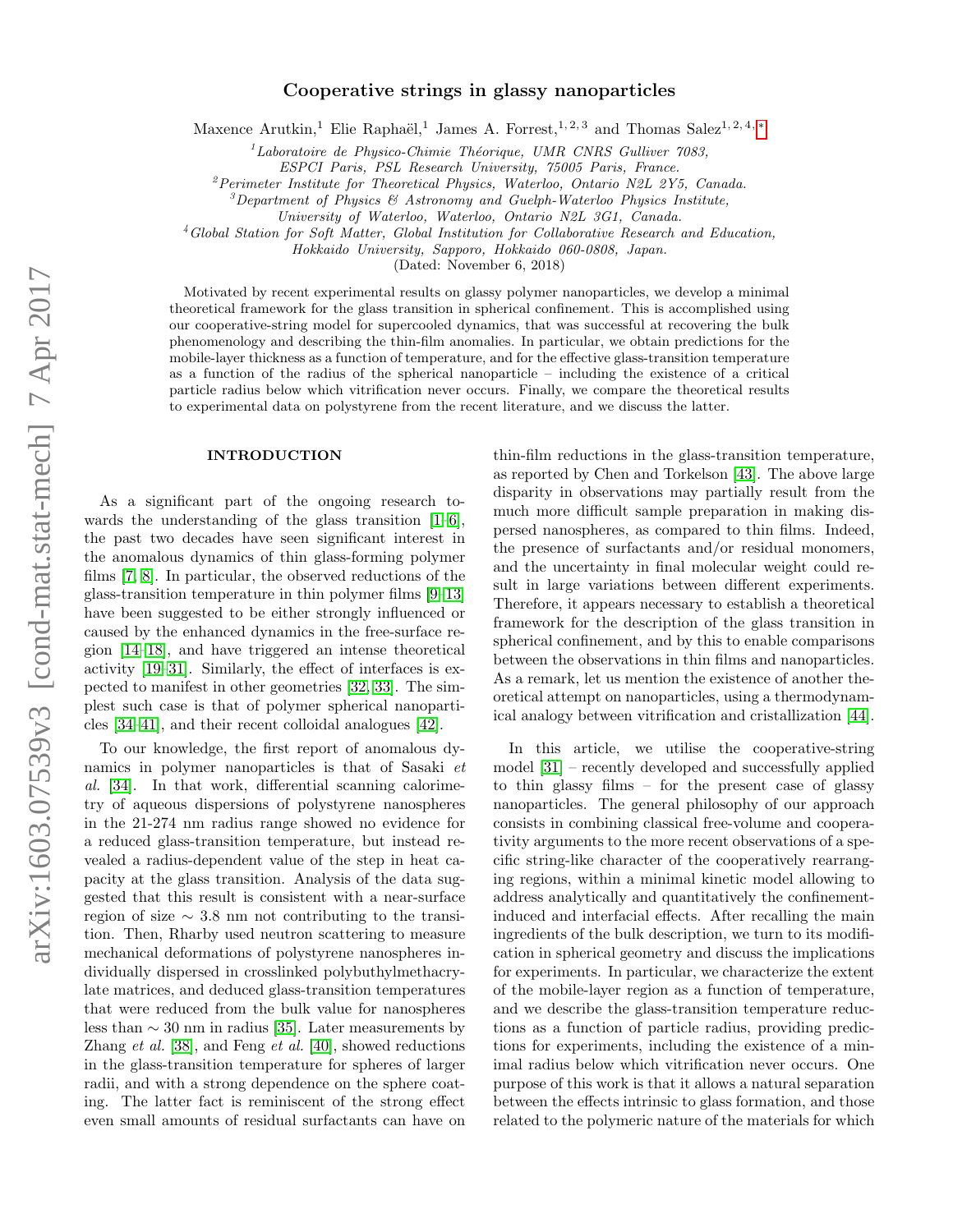even the thin-film geometry [\[12\]](#page-5-16) has so far defied a proper theoretical description, despite promising ideas [\[45,](#page-6-5) [46\]](#page-6-6).

## COOPERATIVE-STRING MODEL

In a supercooled liquid, due to crowding and caging [\[47\]](#page-6-7), local rearrangements seem to require the cooperative participation of a growing number of molecules as the temperature T is decreased [\[48,](#page-6-8) [49\]](#page-6-9). This was related through phenomenological arguments [\[50,](#page-6-10) [51\]](#page-6-11) to the vanishing of the free volume [\[52\]](#page-6-12) needed for relaxation, and could lead to the tremendous slowing down of glassy dynamics described by the empirical time-temperature superposition [\[53–](#page-6-13)[56\]](#page-6-14). This relaxation process defines a temperature-dependent length scale  $\xi(T)$  for the cooperatively rearranging regions, and thus for glassy dynamics in the bulk [\[57,](#page-6-15) [58\]](#page-6-16). Furthermore, within some degree of polydispersity in size, numerical simulations [\[59–](#page-6-17)[61\]](#page-6-18), and experiments [\[62,](#page-6-19) [63\]](#page-6-20), suggested that those regions might take the form of unidimensional chains – the so-called cooperative strings. In a recent article [\[31\]](#page-5-10), we developed a minimal kinetic model based on those ideas, that was successful in reproducing bulk phenomenology and in describing thin-film anomalies. Below, we reproduce the main ingredients of that model for a bulk supercooled liquid.

As a preliminary, we would like to stress an important point. For the sake of simplicity, we map the real liquid state to a simple hard-sphere liquid and thus fully neglect the enthalpic contributions in the activation barriers for relaxation. Stated differently, we assume that entropic effects are dominant in the critical slowing down of supercooled liquids. This is also what the Gibbs-DiMarzio approach to glass formation in polymers would suggest, with the underlying transition essentially determined by a vanishing of the configurational entropy [\[48\]](#page-6-8). In fact, we are not trying to come up with a definitive and detailed theory of glassy dynamics, but rather address the much simpler question: what physics are we able to get out of the ideas of caging and cooperative motion? In particular, more than the bulk description already developed by Adam and Gibbs [\[49\]](#page-6-9) or Wolynes [\[58\]](#page-6-16), our goal is to understand how such a minimal free-volume model will exhibit finite-size effects that are not always easily determined in other approaches.

Let us consider a dense assembly of small molecules with size  $\lambda_V$  and average intermolecular distance  $\lambda$ . The volume fraction is thus  $\phi \propto (\lambda_V/\lambda)^3$ . A test molecule sits in a cage of volume  $\sim \lambda^3$ , with gates of length  $L \sim \lambda - \lambda_V$ . We set that a typical non-cooperative liquid-like local relaxation requires  $L > L_c = \lambda_c - \lambda_V$ , or equivalently  $\lambda$  to be larger than  $\lambda_c$  – the so-called onset of cooperativity, with volume fraction  $\phi_c$ . Also, when  $\lambda \sim \lambda_V$ , the gates are completely closed  $(L \sim 0)$  and the system is at kinetic arrest, with volume fraction  $\phi_V$ . For  $\lambda_V < \lambda < \lambda_c$ ,

the relaxation is possible but necessarily collective. It requires a random string-like cooperative motion involving at least  $N^* - 1$  neighbours of the test molecule, that provide a total space  $(N^* - 1)L \sim L_c - L$  by getting in close contact with each other. The test molecule thus sees a temporary larger gate, of length  $L_c$ , and can exit the cage. Therefore, one gets the scaling expression of the minimal number of molecules needed for a local relaxation, i. e. the so-called cooperativity:

<span id="page-1-0"></span>
$$
N^*(\phi) = \frac{\left(\frac{\phi_V}{\phi_c}\right)^{1/3} - 1}{\left(\frac{\phi_V}{\phi}\right)^{1/3} - 1}.
$$
 (1)

As expected, this expression reaches 1 at the cooperative onset  $\phi_c$ , where solitary rearrangements are allowed, and diverges at the kinetic arrest point  $\phi_V$ . Note that the bulk glass-transition point  $\phi_{\rm g}^{\rm bulk}$  lies somewhere in between those two extreme values.

By introducing the necessity of coherence between molecular motions within a cooperative rearrangement, one showed [\[31\]](#page-5-10) that in a typical cooperative string made of  $N^*$  molecules the relaxation rate  $\tau^{-1}$  follows:

<span id="page-1-1"></span>
$$
\frac{\tau_0}{\tau} = \left(\frac{\tau_0}{\tau_c}\right)^{N^*},\tag{2}
$$

where  $\tau_c \sim 1$  ps is a typical liquid-like relaxation time at the cooperative onset, and  $\tau_0 \sim 10$  fs is a molecular time scale. Our description thus naturally leads to the Adam-Gibbs phenomenology [\[49\]](#page-6-9). While the proposed approach does globally use free volume to correlate to dynamics, it does not necessarily mean that local regions with higher free volume are always faster in a real material, despite indications that this might be true [\[64\]](#page-6-21). In fact, the effect of coherence of molecular motion is at least as important as the free volume itself. If parts of the sample had a higher density, but also a higher coherence factor  $\tau_0/\tau_c$ , then those parts may relax faster. All of this is not considered in the context of the current mean-field approach, but it does mean that we do not necessarily have to assume a strict correlation between local density and local mobility.

Since, in the temperature range considered, the thermal expansion coefficient  $\alpha = -(1/\phi)d\phi/dT$  of the supercooled liquid is almost constant, one has:

<span id="page-1-2"></span>
$$
\phi(T) = \phi_V [1 - \alpha (T - T_V)], \qquad (3)
$$

where  $\phi(T_V) = \phi_V$  defines the Vogel temperature  $T_V$ . Therefore, our description naturally leads to the Vogel-Fulcher-Tammann time-temperature superposition [\[53–](#page-6-13) [55\]](#page-6-22) without incorporation of any enthalpic contribution, through the use of Eqs.  $(1)$ ,  $(2)$  and  $(3)$ :

<span id="page-1-3"></span>
$$
\tau(T) = \tau_0 \exp\left(\frac{A}{T - T_V}\right) , \qquad (4)
$$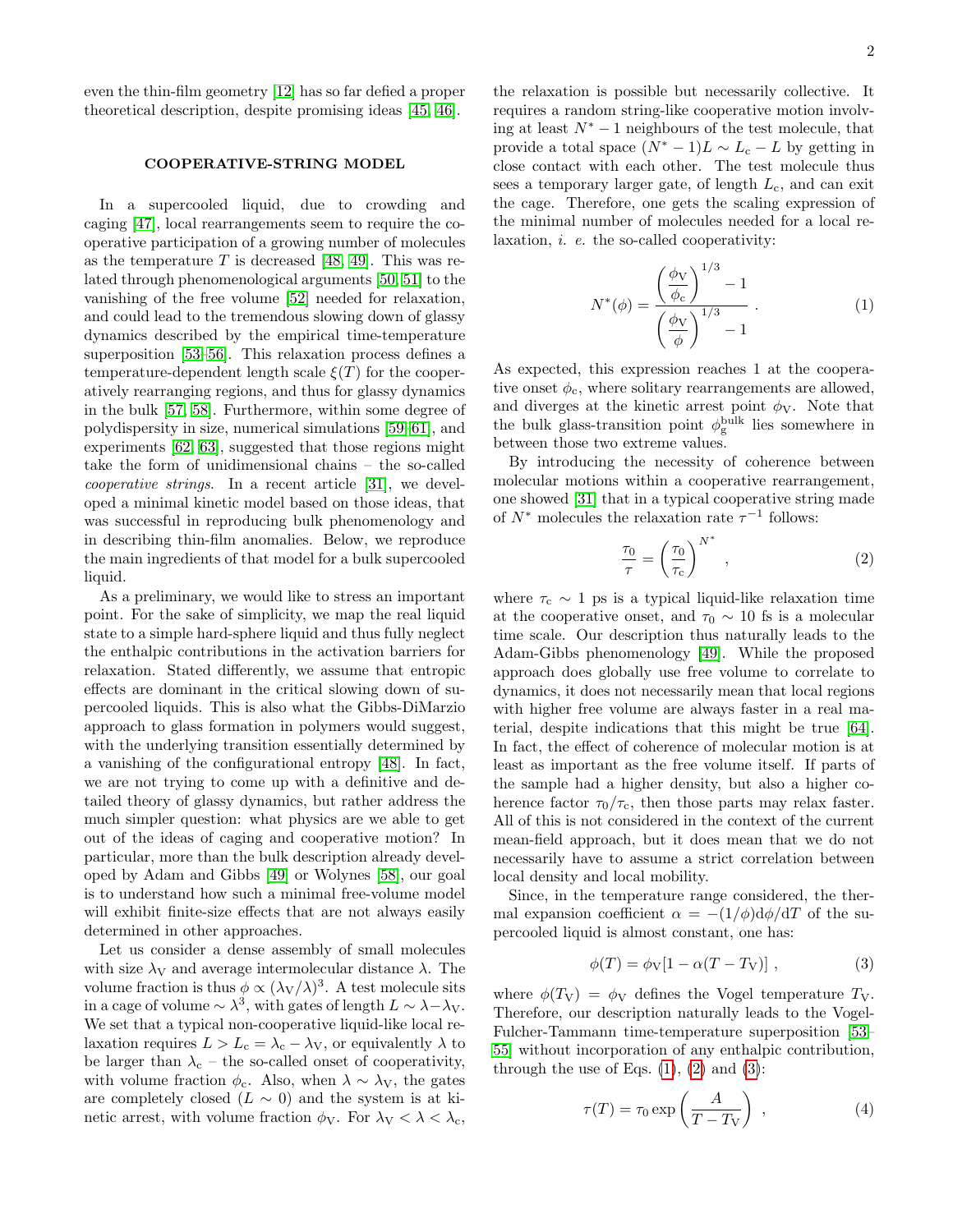

<span id="page-2-1"></span>FIG. 1: Two string-like cooperative paths in a supercooled spherical nanoparticle of radius R. Relaxation of a test molecule (green) at a distance r from the sphere center can occur through either a bulk cooperative string (blue) of size  $\xi$  $(Eq. (7))$  $(Eq. (7))$  $(Eq. (7))$ , or a truncated string (red) touching the interface.

where  $A = (T_c - T_V) \ln(\tau_c/\tau_0)$ , and with  $\phi(T_c) = \phi_c$  by definition of the onset temperature  $T_c$ .

As a first remark,  $\tau_c/\tau_0$  should be a constant only for hard spheres. For a real liquid, the latter dimensionless relaxation time is rather expected to follow an Arrhenius law  $\tau_c/\tau_0 = \exp(T_a/T)$ , where  $k_B T_a$  is an activation energy barrier proportional to the cohesive interaction strength, and  $k_B$  is the Boltzmann constant. In that case, Eq. [\(4\)](#page-1-3) would be replaced by the leading-order expression near the kinetic-arrest point:

$$
\tau \simeq B \,\tau_0 \exp\left(\frac{C}{T - T_V}\right) \,, \tag{5}
$$

where  $C = T_a (T_c - T_V)/T_V$  and  $\log B = -C/T_V$  are two constants. Thus, the Vogel-Fulcher-Tammann form is still recovered asymptotically, which means, in this type of description, that the details of the enthalpic contributions are not essential to capture the critical slowing down in an ideal supercooled liquid. As a second remark, the Vogel-Fulcher-Tammann law is only valid over some temperature range, and in reality we do not expect the relaxation times to actually diverge (see e. g. [\[65\]](#page-6-23)). Our approach should rather be considered as a high-temperature approximation. The guiding idea behind that is to address the new spherical-confinement situation (see next section) using the most simple arguments, and in the bulk the Vogel-Fulcher-Tammann time-temperature superposition was the seminal approach before refinements: we thus went through the exact same admittedly-idealized path, before applying it to a novel geometry in order to extract its essential features. The low-temperature behaviour lies beyond the scope of the present minimal description, as it might involve the fine details of the real energy landscape.

As the bulk relaxation process presented here consists of random cooperative strings involving  $N^*$  molecules, one can minimally describe them through ideal random

walks. The length scale  $\xi$  of the cooperatively rearranging regions is thus of the form  $\xi \sim \lambda \sqrt{N^*}$ , near the kinetic arrest point. Note that if we rather use more realistic self-avoiding random walks, the exponent becomes  $\sim$  0.6 instead of 1/2 – but such a refinement would be at the cost of mathematical simplicity for the confinement effects discussed below. Invoking Eqs. [\(1\)](#page-1-0) and [\(3\)](#page-1-2), one obtains the temperature-dependent expression of the cooperativity:

<span id="page-2-2"></span>
$$
N^*(T) = \frac{T_c - T_V}{T - T_V} \,,\tag{6}
$$

and thus an asymptotic expression for the associated length scale:

<span id="page-2-0"></span>
$$
\xi(T) = \lambda_V \sqrt{\frac{T_c - T_V}{T - T_V}}.
$$
\n(7)

As a consequence of this description, the cooperative length diverges at the Vogel temperature with a  $-1/2$ power law, and is comparable to the molecular diameter at the cooperative onset.

### SPHERICAL CONFINEMENT

Within the context of the cooperative-string model summarized above, we now investigate the effect of confinement – a situation that arises when the system size becomes comparable to the bulk cooperative length ξ. More precisely, inspired by recent experimental results [\[34–](#page-5-13)[41\]](#page-6-0), we consider spherical nanoparticles of radius R. As illustrated in Fig. [1,](#page-2-1) the interface is a reservoir of free volume and as such it truncates the cooperative strings, leading to a higher local mobility. We therefore introduce the average local cooperativity  $N_s^*(r, R, T)$ , at a distance r from the center of the sphere, and at temperature T. Intuitively, if  $R - r$  is much larger than  $\xi$ , the interface is typically not reached with less than  $N^*$  cooperative molecules. In contrast, when  $R - r$  becomes comparable to  $\xi$ , the cooperative strings start to feel the interface, and the effective number of cooperative molecules needed for relaxation is reduced. Lastly, as r approaches  $R$ , we expect  $N_{\rm s}^*$  to vanish and the relaxation to be purely liquid-like.

Because our minimal description of the local relaxation process relies on random cooperative strings involving  $N^*$  molecules, we can use a first-passage argument in the limit of large  $N^*$ , in order to determine  $N^*_s$ . Before doing so, we make the following remark. The typical string length in numerical simulations is rather short [\[59\]](#page-6-17). This is related to the fact that, due to computational time constraints, those simulations were performed at relatively high temperatures – basically near the caging onset – and thus address the onset of cooperative motion. In contrast, in experiments, such as the ones with vibrated granular beads [\[62\]](#page-6-19), or repulsive colloids [\[63\]](#page-6-20) for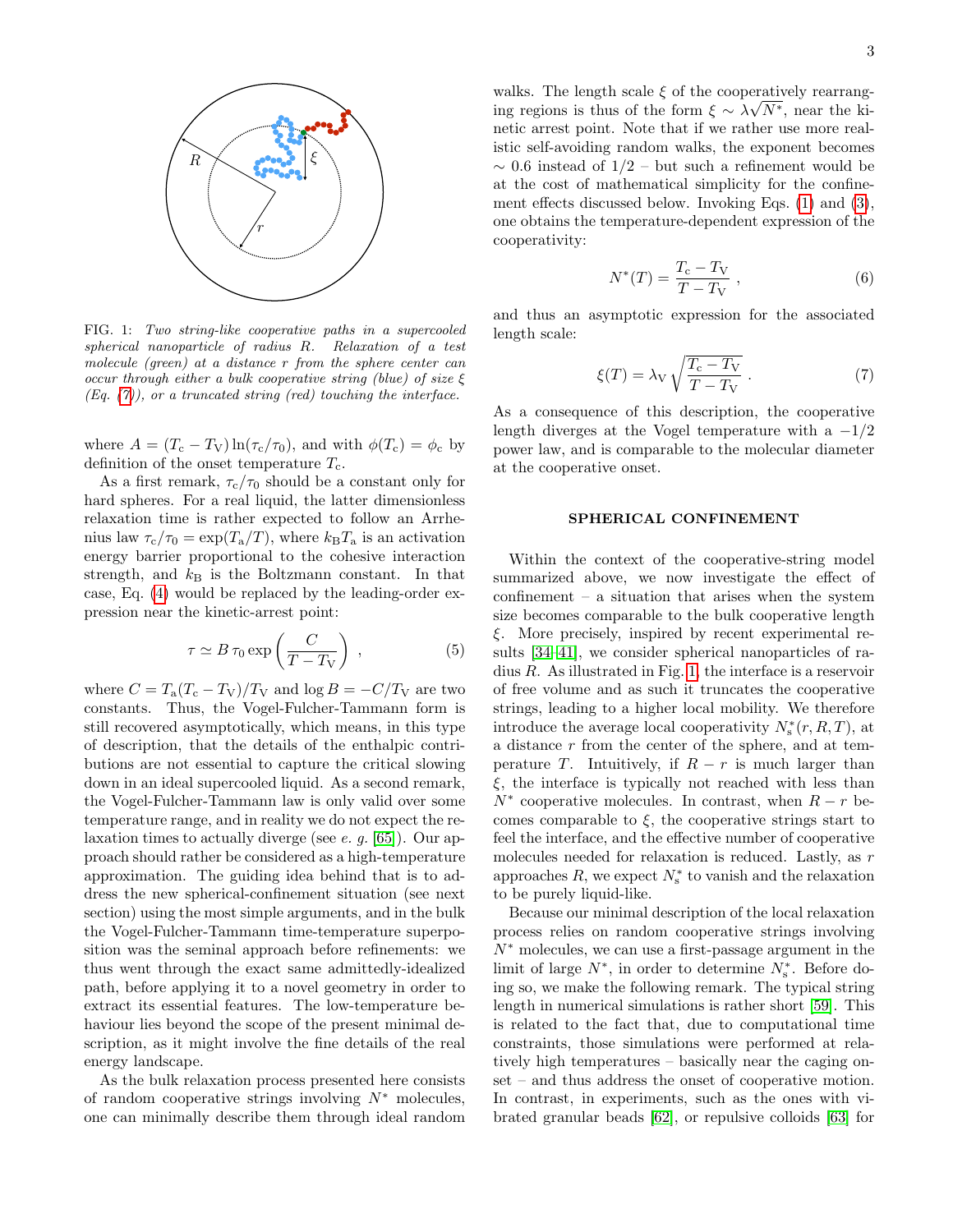instance, notably longer structures are seen. The clear advantage of working near the kinetic-arrest point is to get a Brownian description, and thus tractable analytical results using first-passage probability densities. This is an idealized asymptotic view valid only near the divergence point. But, as for critical phenomena in continuous phase transitions, it may allow to extract some universal features that might still be relevant away from the divergence point.

For that purpose, we define  $n_0$  as the number of molecular units at which a given realization of a random string reaches the interface for the first "time". If  $n_0 \ge N^*$ , the string is bulk-like; if  $n_0 < N^*$ , the string is truncated by the interface. Therefore, the important quantity here is the density of probability  $g(t)$  of the first-passage "time"  $t = n_0/N^*$  at the interface, located at dimensionless radial position  $R/\xi$ , of a 3D Brownian process starting at dimensionless radial position  $r/\xi$ , with  $r < R$ . Below, we briefly summarise the main mathematical steps allowing to obtain  $g(t)$  explicitly. The Laplace transform of  $g(t)$ can be written as [\[66,](#page-6-24) [67\]](#page-6-25):

<span id="page-3-0"></span>
$$
\hat{g}(p) = \frac{R}{r} \frac{\sinh\left(\frac{r\sqrt{2p}}{\xi}\right)}{\sinh\left(\frac{R\sqrt{2p}}{\xi}\right)} .
$$
\n(8)

By using the Bromwich integral [\[68\]](#page-6-26), one can invert the Laplace transform through:

<span id="page-3-1"></span>
$$
g(t) = \frac{1}{2\pi i} \int_{-i\infty}^{+i\infty} dp \,\hat{g}(p) \exp(pt) \tag{9}
$$

$$
= \sum_{n=0}^{+\infty} \text{Res}_{p=p_n} [\hat{g}(p) \exp(pt)] , \qquad (10)
$$

where  $\operatorname{Res}_{p=p_n}[\hat{g}(p) \exp(pt)]$  is the residue of the function  $\hat{g}(p)$  exp(pt) around the pole:

$$
p_n = -n^2 \frac{\pi^2 \xi^2}{2R^2} \,, \tag{11}
$$

with  $n$  a strictly positive integer. Note that if the numerator of the right-hand side of Eq. [\(8\)](#page-3-0) vanishes at a given  $p_n$ , the latter is actually not a pole of  $\hat{g}(p)$ , and the corresponding residue equals zero which preserves the va-lidity of Eq. [\(10\)](#page-3-1). Using l'Hôpital's rule, Eq. (10) can be further reformulated into the series:

$$
g(t) = \frac{1}{uv^2} \sum_{n=1}^{+\infty} (-1)^{n-1} \sin(ua_n) a_n \exp\left(-\frac{a_n^2 t}{2v^2}\right) , (12)
$$

where we introduced  $a_n = n\pi$ ,  $u = r/R$ , and  $v = R/\xi$ , for clarity.

Knowing the first-passage probability density  $g(t)$ , one can now compute the average local cooperativity  $N_{\rm s}^*$  by averaging the minimum between  $N^*$  and  $n_0$ :

<span id="page-3-3"></span>
$$
N_s^*(r, R, T) = N^*(T) \langle \min(1, t) \rangle_t \tag{13}
$$

$$
= N^*(T) f\left(\frac{r}{R}, \frac{R}{\xi(T)}\right) , \qquad (14)
$$



<span id="page-3-4"></span>FIG. 2: Predicted surface mobile-layer thicknesses  $h_m$  of spherical polystyrene nanoparticles as a function of temper-ature T, according to Eqs. [\(16\)](#page-3-2) and [\(17\)](#page-4-0), for different sphere radii as indicated. We used the bulk glass-transition temperature  $T_g^{bulk} = 371 K [69]$  $T_g^{bulk} = 371 K [69]$ , and the onset temperature  $T_c =$ 463 K [\[57,](#page-6-15) [70\]](#page-6-28). We fixed the molecular diameter  $\lambda_V = 3.7 \text{ nm}$ , and the Vogel temperature  $T_V = 322$  K, to the values previously obtained for the thin-film geometry [\[31\]](#page-5-10). Note that we replaced the  $+\infty$  bound by 25 in Eq. [\(16\)](#page-3-2), and checked that it provides sufficiently precise numerical estimates. For comparison, the dashed line indicates the flat-interface result used for the thin-film geometry [\[31\]](#page-5-10).

where  $\langle ... \rangle_t$  indicates the average over all first-passage times. In the last equation, we introduced the truncation factor:

<span id="page-3-2"></span>
$$
f(u,v) = 1 - \int_0^1 dt (1-t) g(t) \quad (15)
$$

$$
=4\frac{v^2}{u}\sum_{n=1}^{+\infty}\frac{(-1)^{n-1}\sin(ua_n)}{a_n^3}\left[1-\exp\left(-\frac{a_n^2}{2v^2}\right)\right],\quad(16)
$$

that takes values in the interval [0, 1], and which depends on the nanoparticle radius  $R$ , the radial location  $r$  of the test molecule, and the bulk cooperative length  $\xi$ .

### DISCUSSION

Using the results of the previous section, one can now quantify the thickness of the mobile layer near the surface of a nanoparticle. Let us consider a temperature T below the bulk glass-transition temperature  $T_g^{\text{bulk}}$ . At the interface, the relaxation is non-cooperative or liquidlike; in contrast, deep inside the sphere the relaxation is bulk-like and the sample exhibits glassy dynamics. Therefore, there must exist a distance  $h_{\rm m}$  from the interface, at which the local cooperativity  $N_s^*(R - h_m, R, T)$ equals the bulk cooperativity at the bulk glass transition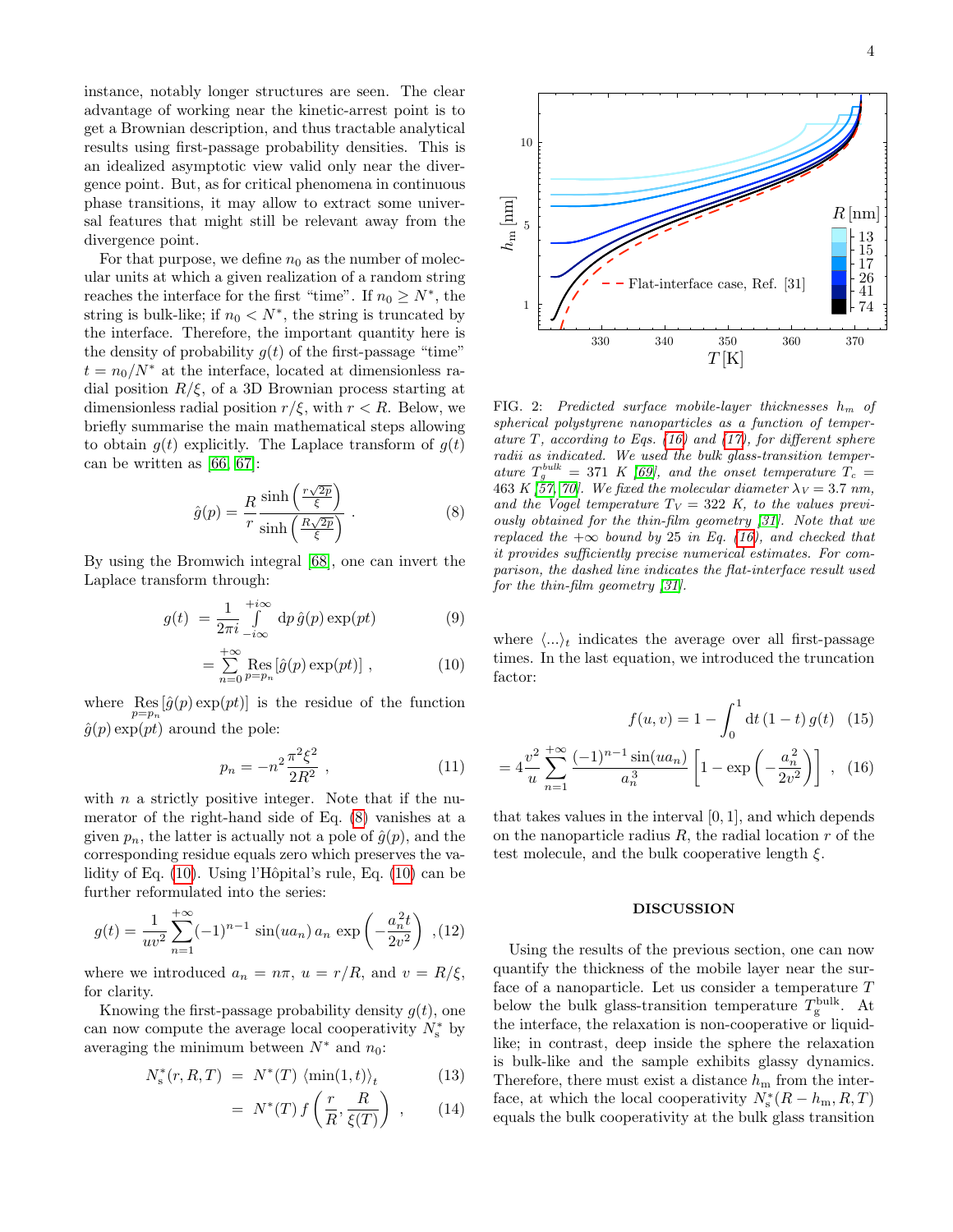$N^*$  ( $T_g^{\text{bulk}}$ ). Invoking Eqs. [\(6\)](#page-2-2), [\(7\)](#page-2-0), and [\(14\)](#page-3-3), one obtains:

<span id="page-4-0"></span>
$$
f\left(\frac{R - h_{\rm m}}{R}, \frac{R}{\lambda_{\rm V}}\sqrt{\frac{T - T_{\rm V}}{T_{\rm c} - T_{\rm V}}}\right) = \frac{T - T_{\rm V}}{T_{\rm g}^{\rm bulk} - T_{\rm V}} , (17)
$$

which implicitly defines the temperature-dependent mobile-layer thickness  $h_m(T)$ . The latter is plotted in Fig. [2](#page-3-4) for several sphere radii, and with the relevant parameters for polystyrene [\[31,](#page-5-10) [57,](#page-6-15) [69,](#page-6-27) [70\]](#page-6-28). A number of observations can be made. First, as expected, the curves converge at large  $R$  to the flat-interface result used for the thin-film geometry [\[31\]](#page-5-10). Secondly,  $h<sub>m</sub>$  is an increasing function of temperature, bounded by the system size R. In all cases, at the bulk glass-transition temperature  $T_g^{\text{bulk}}$ , *i. e.* when all the material is liquid,  $h_{\text{m}}$ equals the system size. Thirdly, below  $T_g^{\text{bulk}}$ ,  $h_m$  is typically of the order of a few nanometers, consistent with the  $∼ 3.8$  nm estimate of Sasaki *et al.* for polystyrene nanospheres [\[34\]](#page-5-13), as well as with several experimental observations on thin polystyrene films [\[14–](#page-5-7)[18\]](#page-5-8). Finally, near the Vogel temperature  $T_V$ ,  $h_m$  saturates to a finite value that can be calculated explicitly since the cooperativity  $N^*$  becomes very large (see Eq. [\(6\)](#page-2-2)) and thus the typical values of  $t = n_0/N^*$  are much lower than 1. In that case,  $f = \langle \min(1, t) \rangle_t \simeq \langle t \rangle_t = -\hat{g}'(0) = (R^2 - r^2)/(3\xi^2),$ according to Eq. [\(8\)](#page-3-0). Using this approximation, as well as Eqs. [\(7\)](#page-2-0) and [\(17\)](#page-4-0), one obtains the limiting value:

$$
\frac{h_{\rm m}(T_{\rm V})}{R} = 1 - \sqrt{1 - \left(\frac{R_{\rm min}}{R}\right)^2} \,,\tag{18}
$$

where  $R_{\min} = \sqrt{3} \xi(T_{\text{g}}^{\text{bulk}}) \sim 10 \text{ nm}$ , with the parameters relevant to polystyrene [\[31,](#page-5-10) [57,](#page-6-15) [69,](#page-6-27) [70\]](#page-6-28). This result implies that a polystyrene nanoparticle with a nearlyfree interface and a radius below a certain nanometric size remains liquid at all temperatures. Beyond its exact estimate, which might not be captured by the minimal model presented here, the existence of such a critical radius seems crucial as it might place important constraints for potential applications. On a fundamental level, the idea of a confinement-induced melting of a glass [\[32,](#page-5-11) [33\]](#page-5-12) for a system size comparable to the bulk cooperative length  $\xi(T_{\rm g}^{\rm bulk})$  at the bulk glass transition appears to be relevant. As a last remark, note that as  $R$  diverges,  $h_{\rm m}(T_{\rm V})$  vanishes, as in the flat-interface result used for the thin-film geometry [\[31\]](#page-5-10).

We can now determine the effective glass-transition temperature  $\mathcal{T}_{g}(R)$  measured in nanoparticles of radius R, by using the following criterion [\[26,](#page-5-17) [28\]](#page-5-18): the transition occurs when half of the sample volume is liquid and the other half is glassy, *i.e.*  $(R-h_m)/R = 2^{-1/3}$  for a sphere. Introducing  $\mathcal{F}(v) = f\left(2^{-1/3}, v\right)$ , and using Eq. [\(17\)](#page-4-0), we get:

<span id="page-4-1"></span>
$$
R\left(\mathcal{T}_{g}\right) = \lambda_{V} \sqrt{\frac{T_{c} - T_{V}}{\mathcal{T}_{g} - T_{V}}} \mathcal{F}^{-1}\left(\frac{\mathcal{T}_{g} - T_{V}}{\mathcal{T}_{g}^{\text{bulk}} - T_{V}}\right) , \quad (19)
$$



<span id="page-4-2"></span>FIG. 3: Comparison between experimental data (symbols) for the reduced glass-transition temperature  $\mathcal{T}_q(R)$  of spherical polystyrene nanoparticles [\[35,](#page-5-14) [37,](#page-5-19) [40\]](#page-6-2) of radius R, and the theory (line) given by Eq.  $(19)$  – that invokes Eq.  $(16)$  through  $\mathcal{F}(v) = f(2^{-1/3}, v)$ . The fixed parameters are the bulk glasstransition temperature  $T_g^{bulk} = 371 K [69]$  $T_g^{bulk} = 371 K [69]$ , and the onset temperature  $T_c = 463 \, K \, [57, 70]$  $T_c = 463 \, K \, [57, 70]$  $T_c = 463 \, K \, [57, 70]$ . The two adjustable parameters are the molecular diameter  $\lambda_V = 3.7$  nm, and the Vogel temperature  $T_V = 322$  K, that were fixed to the values previously obtained for the thin-film geometry [\[31\]](#page-5-10). Note that we replaced the  $+\infty$  bound by 25 in Eq. [\(16\)](#page-3-2), and checked that it provides sufficiently precise numerical estimates.

which implicitly defines  $\mathcal{T}_{g}(R)$ . The latter is plotted in Fig. [3,](#page-4-2) with the relevant parameters for polystyrene [\[31,](#page-5-10) [57,](#page-6-15) [69,](#page-6-27) [70\]](#page-6-28), and it is compared to experimental results from the literature [\[35,](#page-5-14) [37,](#page-5-19) [40\]](#page-6-2). Two things become immediately obvious. On one hand, it is clear and encouraging that both the model and the data show reductions in the glass-transition temperature for spherical polystyrene nanoparticles with a radius of a few tens of nanometers. On the other hand, making more detailed comparisons is simply not possible due to large scatter in the experimental data.

At this point, it is important to make a few remarks. First, if we shift vertically the data of Zhang et al. [\[37\]](#page-5-19), in order to enforce equal  $T_g^{\text{bulk}}$  values between all studies, the general agreement to literature data becomes comparable to the thin-film case [\[31\]](#page-5-10). Secondly, the presence of residual surfactants – a necessary ingredient in many nanosphere preparation techniques – has been shown to have a large effect on the magnitude of the glass-transition temperature reductions in thin films [\[43\]](#page-6-3), and could thus be responsible for part of the experimental scatter. Thirdly, spherical polymer nanoparticles may well be like freestanding films, in that no part of the sample is on a substrate. It is thus fruitful here to remember the case of freestanding polystyrene thin films [\[12\]](#page-5-16). In those samples, two different types of behaviour were observed: i) for low molecular weights, there are reductions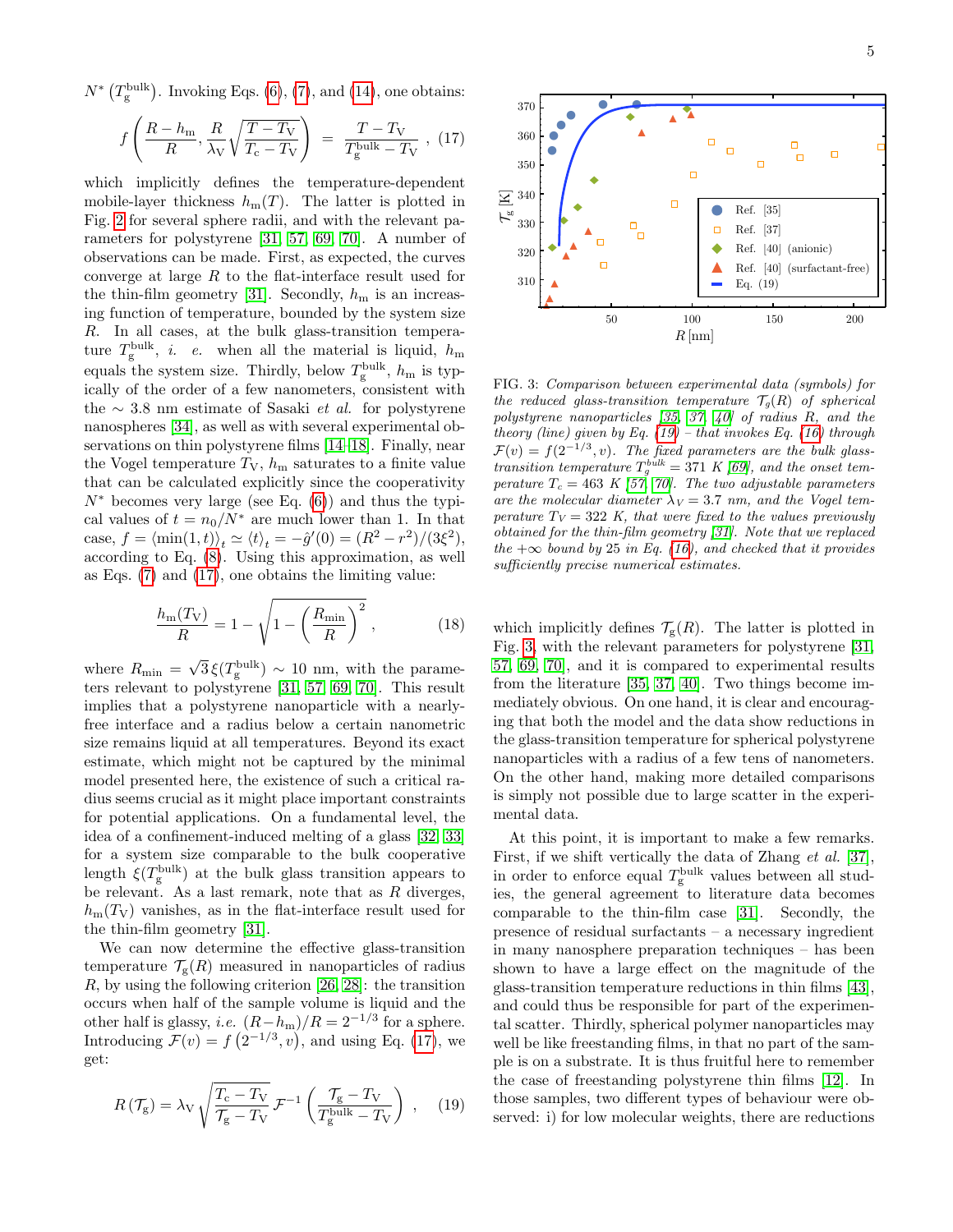in the glass-transition temperature that do not depend on the molecular weight, and which are similar to the ones in supported films – well captured by our cooperative-string model [\[31\]](#page-5-10); ii) in contrast, for large molecular weights, the reductions in the glass-transition temperature are much more pronounced, and exhibit a dependence with molecular weight, suggesting another – polymeric – relaxation mode [\[45,](#page-6-5) [46\]](#page-6-6), still to be described theoretically in quantitative details.

To conclude, in view of the robustness of our cooperative-string model for bulk samples and supported films [\[31\]](#page-5-10), and given the present results and discussion, this work could be set as a theoretical framework for describing the glassy dynamics in surfactant-free monodisperse low-molecular-weight spherical nanoparticles. Beyond the radius-dependent reduction in the glasstransition temperature, the model offers a preliminary prediction on the surface mobile-layer thickness as a function of temperature, and sets the existence of a minimal sphere radius, below which vitrification never occurs. As such, our results reveal important constraints on potential applications, and may serve as a guiding tool for future fundamental studies around the glass transition, in confinement, and at interfaces.

#### ACKNOWLEDGMENTS

The authors thank Raphaël Voituriez, Justin Salez, Kari Dalnoki-Veress, Ulysse Mizrahi, and Nathan Israeloff for interesting discussions. They acknowledge financial support from the ESPCI Paris Sciences Chair, the Global Station for Soft Matter – a project of Global Institution for Collaborative Research and Education at Hokkaido University – and the Perimeter Institute for Theoretical Physics. Research at Perimeter Institute is supported by the Government of Canada through Industry Canada and by the Province of Ontario through the Ministry of Economic Development & Innovation.

<span id="page-5-0"></span>Corresponding author: thomas.salez@espci.fr

- <span id="page-5-1"></span>[1] P. W. Anderson, Science 267, 1615 (1995).
- [2] G. Parisi and F. Zamponi, Rev. Mod. Phys. 82, 789 (2010).
- [3] A. J. Liu and S. R. Nagel, Annu. Rev. Cond. Mat. Phys.  $1(2010).$
- [4] L. Berthier, G. Biroli, J.-P. Bouchaud, L. Cipeletti, and W. van Saarloos, eds., Dynamical heterogeneities in glasses, colloids, and granular media (Oxford University Press, 2010).
- [5] L. Berthier and G. Biroli, Rev. Mod. Phys. 83, 587  $(2011)$ .
- <span id="page-5-2"></span>[6] M. D. Ediger and P. Harrowell, The Journal of Chemical Physics p. 137 (2012).
- <span id="page-5-3"></span>[7] G. McKenna, The European Physical Journal E: Soft Matter and Biological Physics 12, 191 (2003).
- <span id="page-5-4"></span>[8] M. D. Ediger and J. A. Forrest, Macromolecules 47, 471 (2014).
- <span id="page-5-5"></span>[9] J. L. Keddie, R. A. L. Jones, and R. A. Cory, EPL (Europhysics Letters) 27, 59 (1994).
- [10] J. A. Forrest, K. Dalnoki-Veress, J. R. Stevens, and J. R. Dutcher, Physical Review Letters 77, 2002 (1996).
- [11] C. J. Ellison and J. M. Torkelson, Nature Materials 2, 695 (2003).
- <span id="page-5-16"></span>[12] Dalnoki-Veress, K., Forrest, J. A., de Gennes, P. G., and Dutcher, J. R., J. Phys. IV France 10, Pr7 (2000).
- <span id="page-5-6"></span>[13] O. Bäumchen, J. D. McGraw, J. A. Forrest, and K. Dalnoki-Veress, Physical Review Letters 109, 055701 (2012).
- <span id="page-5-7"></span>[14] Z. Fakhraai and J. A. Forrest, Science 319, 600 (2008).
- [15] M. Ilton, D. Qi, and J. A. Forrest, Macromolecules 42, 6851 (2009).
- [16] Z. Yang, Y. Fujii, F. K. Lee, C.-H. Lam, and O. K. C. Tsui, Science 328, 1676 (2010).
- [17] Y. Chai, T. Salez, J. D. McGraw, M. Benzaquen, K. Dalnoki-Veress, E. Raphaël, and J. A. Forrest, Science 343, 994 (2014).
- <span id="page-5-8"></span>[18] W. Zhang and L. Yu, Macromolecules 49, 731 (2016).
- <span id="page-5-9"></span>[19] K. Ngai, A. Rizos, and D. Plazek, Journal of Non-Crystalline Solids 235-237, 435 (1998).
- [20] P. Scheidler, W. Kob, and K. Binder, EPL (Europhysics Letters) 52, 277 (2000).
- [21] D. Long and F. Lequeux, European Physical Journal E 4, 371 (2001).
- [22] S. Herminghaus, K. Jacobs, and R. Seemann, European Physical Journal E 5, 531 (2001).
- [23] F. Varnik, J. Baschnagel, and K. Binder, Phys. Rev. E 65, 021507 (2002).
- [24] J. Baschnagel and F. Varnik, Journal of Physics: Condensed Matter 17, R851 (2005).
- [25] J. E. G. Lipson and S. T. Milner, European Physical Journal B 72, 133 (2009).
- <span id="page-5-17"></span>[26] J. A. Forrest, The Journal of Chemical Physics 139, 084702 (2013).
- [27] C.-H. Lam and O. K. C. Tsui, Phys. Rev. E 88, 042604 (2013).
- <span id="page-5-18"></span>[28] J. A. Forrest and K. Dalnoki-Veress, ACS Macro Letters 3, 310 (2014).
- [29] S. Mirigian and K. S. Schweizer, The Journal of Chemical Physics 141, 161103 (2014).
- [30] P. Z. Hanakata, B. A. Pazmino Betancourt, J. F. Douglas, and F. W. Starr, The Journal of Chemical Physics 142, 234907 (2015).
- <span id="page-5-10"></span>[31] T. Salez, J. Salez, K. Dalnoki-Veress, E. Raphaël, and J. A. Forrest, Proceedings of the National Academy of Sciences of the USA 112, 8227 (2015).
- <span id="page-5-11"></span>[32] J. Bares, Macrocmolecules 8, 244 (1975).
- <span id="page-5-12"></span>[33] C. L. Jackson and G. B. McKenna, The Journal of Chemical Physics 93, 9002 (1990).
- <span id="page-5-13"></span>[34] T. Sasaki, A. Shimizu, T. H. Mourey, C. T. Thurau, and M. D. Ediger, The Journal of Chemical Physics 119, 8730 (2003).
- <span id="page-5-14"></span>[35] Y. Rharbi, Phys. Rev. E **77**, 031806 (2008).
- [36] Y. Guo, C. Zhang, C. Lai, R. D. Priestley, M. D'Acunzi, and G. Fytas, ACS Nano 5, 5365 (2011).
- <span id="page-5-19"></span>[37] C. Zhang, Y. Guo, and R. D. Priestley, Macromolecules 44, 4001 (2011).
- <span id="page-5-15"></span>[38] C. Zhang, Y. Guo, K. B. Shepard, and R. D. Priestley,